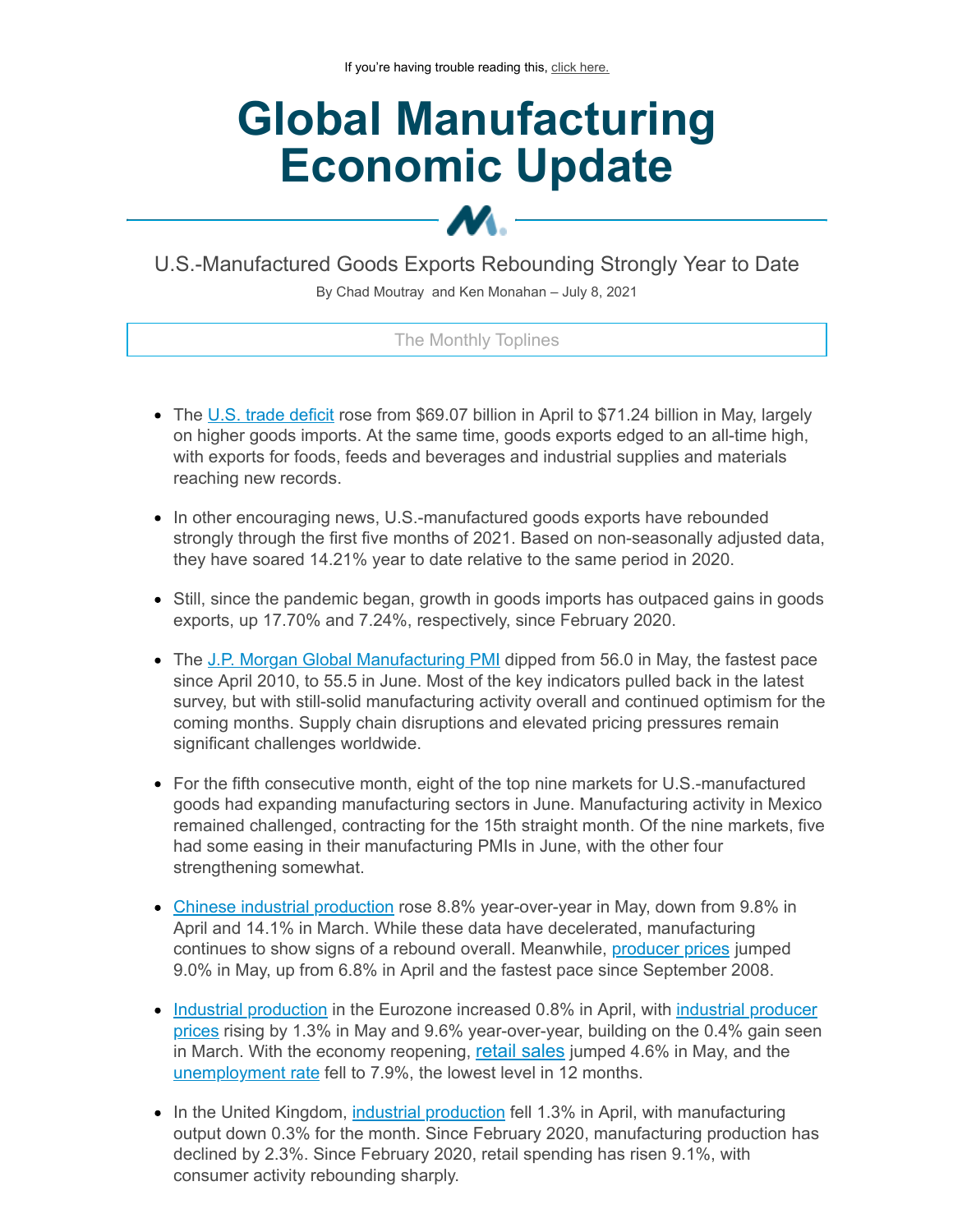- [Manufacturing](https://click.email.nam.org/?qs=0827ea5f49416de4a4eee68bd9c0cfb2f634abcdaf48a5d0797dc0b33f9addeaa69455bcf34b6b1234b7d17e31f2ceeb4081ba244f609c7148b76e4810d7ea66) sales in Canada fell 2.1% in April, largely on reduced transportation equipment orders, which were hurt by the chip shortage. Excluding transportation, new orders rose 1.5% for the month. Since February 2020, new orders for manufactured goods have risen 2.4%. The [industrial](https://click.email.nam.org/?qs=0827ea5f49416de4308f4b2eafa6b20e9da11aafebc767578f5316a3fe867a6a3b2275b847cc2bc98bd404723f789a2c150ea84a866ae680b8e9a98088025034) product price index increased 2.7% in May, jumping 16.4% year-over-year.
- Manufacturers in the United States are working robustly with the Biden administration and Congress to open markets, ensure trade certainty and competitiveness and address challenges overseas, taking actions that include the following:
	- Joining with Mexican and Canadian counterpart associations to call for the United States–Mexico–Canada Agreement to be implemented in a manner that upholds its letter and spirit
	- Continuing to urge the Biden administration to rapidly develop and implement a strong, comprehensive China strategy
	- Calling for "effective" steps to fight COVID-19, not a waiver of World Trade Organization Trade-Related Aspects of Intellectual Property Rights
	- Laying out priorities in advance of the World Health Assembly in a letter to Secretary of Health and Human Services Xavier Becerra
	- Continuing to lead industry advocacy in support of expeditious congressional passage of a comprehensive Miscellaneous Tariff Bill

## U.S. Exports of Manufactured Commodities, 2018-2021

(in Billions of Dollars, Not Seasonally Adjusted)



**Worldwide Manufacturing Activity:** The J.P. Morgan Global [Manufacturing](https://click.email.nam.org/?qs=0827ea5f49416de4b7eab39443b9f9d24653b7f4248bde13dd94935d44f33701c2925cf50079ec24cab8b3942ad3815f7a888ec436534c9cdee15c5ba379ae3c) PMI dipped from 56.0 in May, the fastest pace since April 2010, to 55.5 in June. Most of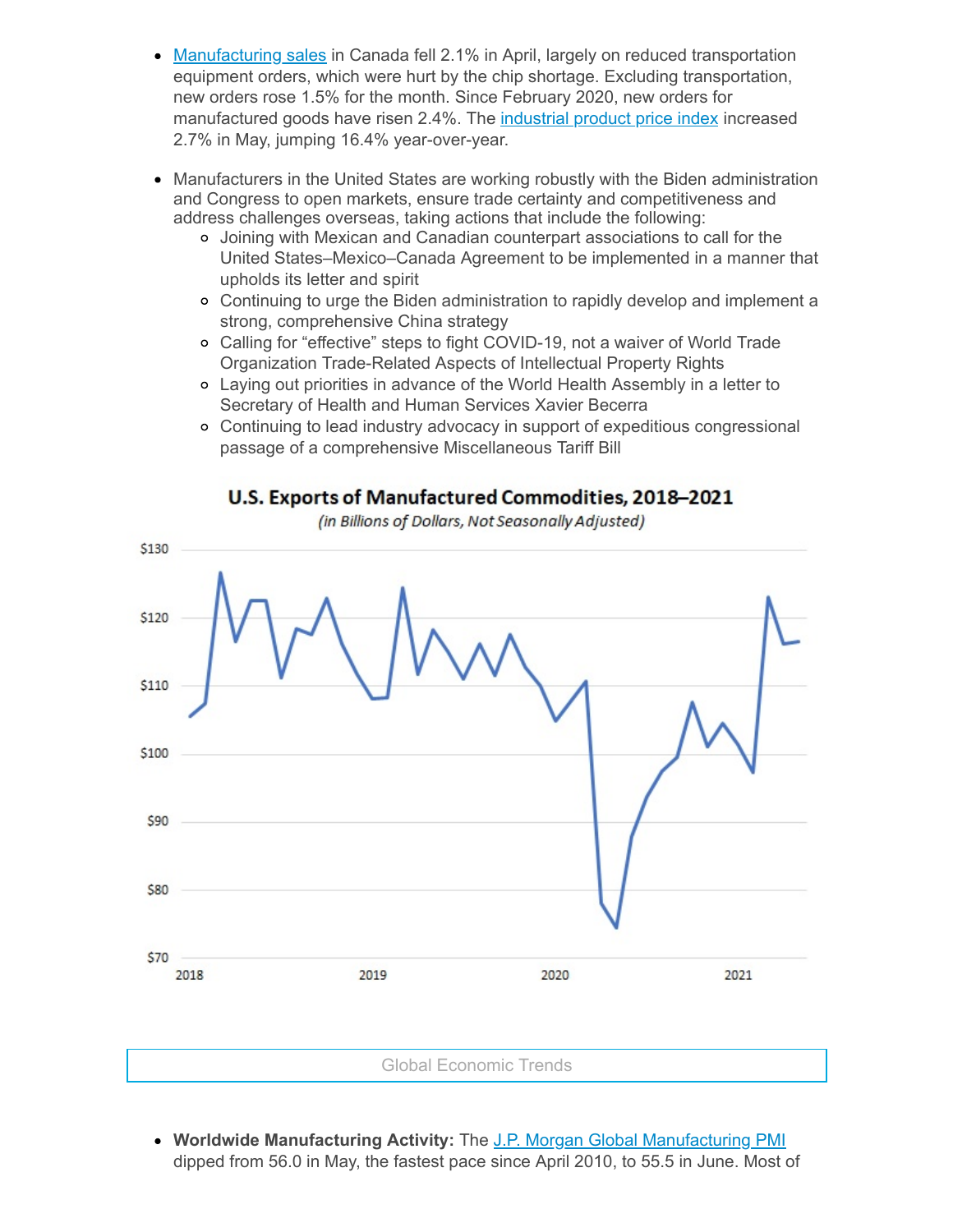the key indicators pulled back in the latest survey, but with still-solid manufacturing activity overall. New orders (down from 57.3 to 55.8), output (down from 55.6 to 54.4) and exports (down from 54.9 to 53.2) eased in June, but with modest expansions for each. At the same time, employment growth (up from 52.5 to 52.6) improved marginally, and the index for future output (up from 65.1 to 66.1) continued to signal optimism about increased production over the next six months. Supply chain disruptions remain a significant challenge, and prices remained highly elevated, despite some slippage in June data. Input prices (down from 71.7 to 70.6) pulled back from the fastest pace since March 2011, and output prices (down from 62.6 to 60.9) eased from a record high.

- **Sentiment in Major Markets:** For the fifth consecutive month, eight of the top nine markets for U.S.-manufactured goods had expanding manufacturing sectors in June. Manufacturing activity in Mexico remained challenged, contracting for the 15th straight month (or for 23 of the past 25 months). Despite solid expansions in most of these key markets, the data in June were mixed. Manufacturing PMIs decelerated in five of these markets but strengthened somewhat in the other four. More importantly, these data continued to reflect significant progress in the economy over the past year. Here are more details on each of these major markets (in order of their ranking for U.S. manufactured goods exports in 2020).
	- o [Canada](https://click.email.nam.org/?qs=0827ea5f49416de49c96c99c5764c21f51ff367eddb67e0464210324f439bee85fb460c12a42d0c5676a52e55ce614845f62f534dda3b7a2797584a3daf87b47) (down from 57.0 to 56.5, a four-month low): New orders, exports, output and employment eased in June, but survey respondents were more upbeat about future production. The index for input costs was unchanged, remaining at the fastest pace of growth since August 2018, as firms continued to grapple with supply chain challenges.
	- o [Mexico](https://click.email.nam.org/?qs=0827ea5f49416de434c6d7e6092f4c2c6ad69028d134928b40234b17055a7be436675d19186489ad6500c086ed069f89babd3b900119c0524517d4049b1d77b3) (up from 47.6 to 48.8, the best reading since February 2020): Mexico once again reported the weakest PMI reading among the top nine markets, as noted above. However, new orders, exports, output and hiring all declined at slower rates in June. The index for future output jumped to the best reading since January 2020, signaling optimism in the outlook. Raw material costs remained highly elevated.
	- $\circ$  [China](https://click.email.nam.org/?qs=0827ea5f49416de43240c0bd10d7e5f6a0a582b5326c266eddcad339c4f409036a36b956bdf1a36d531d9fa69e7c627cd7baafe72fcd22def1eddb61ece86a2e) (down from 52.0 to 51.3, a three-month low): Manufacturing activity eased for new orders, exports and output in June, but hiring improved, expanding for the third straight month. Chinese manufacturers expressed optimism about production growth moving forward, albeit with that measure unchanged in June. After raw materials grew at the fastest pace since December 2016 in May, June saw some stabilization.
	- o [Germany](https://click.email.nam.org/?qs=0827ea5f49416de4db927c44fe7b70335d440c2831ffdb56a915a5a81d0f1764a7358dc7166fd1834a85d9c1387bfcd53fa47e2aaaf19839cf8a1acf1fcbf7c6) (up from 64.4 to 65.1, a two-month high): The underlying data rose higher across the board in June, which was encouraging. Hiring reached the strongest level since January 2018. Respondents were upbeat in their outlook for future production, with that measure remaining at an all-time high (for a series dating to July 2012). Input costs pulled back slightly from the fastest pace on record but remained very elevated.
	- o [Japan](https://click.email.nam.org/?qs=0827ea5f49416de4f8b77027d51e5560aa61b53dac440fea00aa8b40cd2b5422808c80ce0448f6d40d81073957765af2b7b37677381aa005a63a9b8445caad84) (down from 53.0 to 52.4, a four-month low): New orders, exports and output pulled back for the second straight month from April's readings, which were the best in three years. Hiring expanded at the strongest pace since January 2020, and the outlook for future production edged up to a new record high (for a series dating to July 2012). Input prices grew at the fastest rate since March 2011.
	- United [Kingdom](https://click.email.nam.org/?qs=038c87e2a291dad989a09a906f9730ff702207f66a363a4fae9bf1003f4ecdd880a3dec2cb892ec4bed6580a62683045d2092d0527b03a80951fbf2c2db3b630) (down from a record 65.6 to 63.9, a two-month low): Manufacturing activity in Great Britain eased across the board in June but continued to expand very robustly. The indices for production and future output both eased from all-time highs in May. Input prices soared to another record high in June, and delivery times were the longest since April 2020.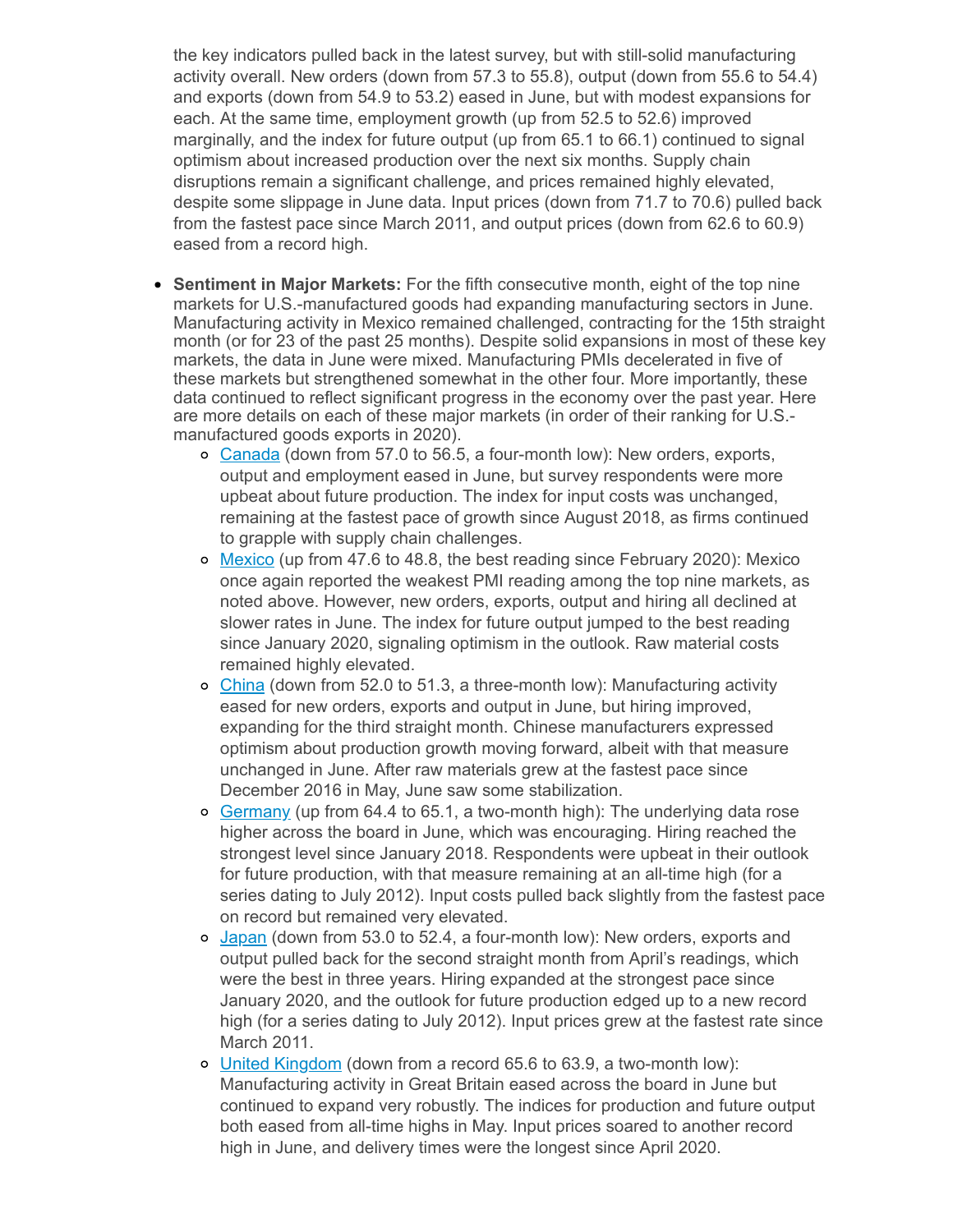- o South [Korea](https://click.email.nam.org/?qs=038c87e2a291dad9df5c1bcb02af94affbfdf3f62589150a8d3a5ef70402aa2b24a6333e87203d6e48cac6560b78b83c26fc7dadcc999d402b8e7e7c582a03ed) (up from 53.7 to 53.9, a two-month high): New orders and exports improved in June, but output and employment softened somewhat. Manufacturers remained very upbeat in their outlook. Input and output prices both expanded at the fastest rate on record (for a series dating to April 2004).
- o [Netherlands](https://click.email.nam.org/?qs=038c87e2a291dad911d6401a4d8c02f42f7aa4e972ff8ea29dbcf5d4464a0a27b6e7a94aef6cfdcefc883cc8a2c424fd9f814851e55f1b92f91c13eabeb43bba) (down from a record 69.4 to 68.8, a two-month low): The Netherlands had the highest PMI among the top nine markets for U.S. manufactured goods. New orders jumped at the fastest rate on record, but output and exports slowed somewhat in June. Hiring strengthened to the best reading since March 2018. Manufacturers remained optimistic about the next six months, even with some easing and supply chain challenges. Input and output prices soared at the fastest rates in the survey's history.
- $\circ$  [Brazil](https://click.email.nam.org/?qs=038c87e2a291dad9c94add359b217ad9ab4f28a8dc22f7b94c7b2e504bfd7f6822165ab5f6f39cbddfdef5b9d03c79b1e82bb44b512a5f8d70adba3230eff98d) (up from 53.7 to 56.4, a four-month high): Manufacturing activity rose higher across the board in June, and the index for future output remained very encouraging as a sign moving forward. Raw material costs and output prices continued to accelerate very strongly for the month.
- **Regional and National Trends:** Here are some other economic trends worth noting.
	- o China: Industrial [production](https://click.email.nam.org/?qs=0827ea5f49416de4d383efb147122b78cbf4239b4b4246705941847899b22407a6963b06df38f6dcca044bd198e844b5ddcc969893b17f981965bb4e429f0ad4) rose 8.8% year-over-year in May, down from 9.8% in April and 14.1% in March. While these data have decelerated, largely on a more-favorable comparison month, manufacturing continues to show signs of a larger rebound overall, albeit with the supply chain and pricing pressures seen elsewhere. The *fixed-asset [investment](https://click.email.nam.org/?qs=038c87e2a291dad9e21cc4a414dc53ed6d907f8d13bb62ec718a47f4904ced7a030ae81fd45e5a5d7573dba8021b4b6ae932ebb601e1c5e241a0a3d4148b1822)* (up 15.4% [year-over-year\)](https://click.email.nam.org/?qs=038c87e2a291dad9e9452a863529c9a2ceffa0b989fa54a43b325ca83f2cf7acc7eb28f5861d60954a58861ce7516480994f6be0a04c6e2df7c3cd1cd959e225) and retail sales (up 12.4% year-over-year) data in May were also encouraging, albeit with some deceleration. New data on these three measures of economic activity for June will be released on July 15, including second quarter GDP. Meanwhile, [producer](https://click.email.nam.org/?qs=0827ea5f49416de46972375c6fefe0234522c9ac9ef4f613c36a487542befbfa4133fc8bb37932fa84e65bae61d8c9b6cc4e4fbb288933cfaf20e9f72727f65a) prices jumped 9.0% in May, up from 6.8% in April and the fastest pace since September 2008. June data will be released on July 9.
	- Europe: Industrial [production](https://click.email.nam.org/?qs=0827ea5f49416de4eeeba4c2d7baa1c8fb2d4636f5b5f499df95da28d3329ada346c827bdb47e57167bc98ce3731dc761320b7147e27fbbc1db8c76e50e0dd77) in the Eurozone increased 0.8% in April, building on the 0.4% gain seen in March. Growth in capital goods, durable consumer goods and energy boosted industrial production higher in April, despite a slight drag from nondurable consumer goods. May industrial production data will be released on July 14. [Industrial](https://click.email.nam.org/?qs=0827ea5f49416de4522bace5de3a36b62a5f46f395fea4cbe00369bb0160fd3b3f7a98901d597a54af9b6486ef4a9d95b7d993358702d7944f18dd0c059013a7) producer prices rose 1.3% in May, with 9.6% growth year-over-year. Meanwhile, retail [sales](https://click.email.nam.org/?qs=0827ea5f49416de43eeaaae58ca19d32ac4c05484261fdbb371c06693d6ad5bb62378a10839ad1753b923f41436ecf0b708afd64b01ffaaf5dded842d570d685) jumped 4.6% in May, boosted by energy and non-food products and rebounding after falling by 3.9% in April. The [unemployment](https://click.email.nam.org/?qs=0827ea5f49416de412682b6f115f30cf4b64101c4dab57dd7c72a7094b4e91c291d2594657ad77f71af2d4aa10c542089d5c35d88bdbfdd0bf82e2bcf092c001) rate declined to 7.9% in May, the lowest in 12 months.
	- United Kingdom: Industrial [production](https://click.email.nam.org/?qs=0827ea5f49416de4c4b36a073969523e52d32755486e243121acee1fdd86772f1713de868f9dc3d99a24c8c7f835712998edaa541f9e692a3fcb0ba616ccfc3f) fell 1.3% in April, the first decline since January, with manufacturing output down 0.3% for the month. Since February 2020, manufacturing production has declined by 2.3%. New data for May will be released on July 9. Meanwhile, retail [sales](https://click.email.nam.org/?qs=038c87e2a291dad925c0f879e5358e4f79f70d0d04803a3000b6ae7ebccb9b76a1fb060fa920b964cdc1a892541f1662777b1b644b90e7dc91ac468fe55747bd) decreased by 1.4% in May, pulling back after soaring by 5.0% and 9.4% in March and April, respectively. Since February 2020, retail spending has risen 9.1%, with consumer activity rebounding from sharp pullbacks last year (and earlier this year) as the United Kingdom reopens from COVID-19 restrictions.
	- Canada: [Manufacturing](https://click.email.nam.org/?qs=0827ea5f49416de4a4eee68bd9c0cfb2f634abcdaf48a5d0797dc0b33f9addeaa69455bcf34b6b1234b7d17e31f2ceeb4081ba244f609c7148b76e4810d7ea66) sales fell 2.1% in April, largely on reduced transportation equipment orders. Excluding transportation, new orders were up 1.5% for the month. The chip shortage hurt motor vehicle and parts sales, which plummeted 36.5% in April. Since February 2020, new orders for manufactured goods have risen 2.4%. The [industrial](https://click.email.nam.org/?qs=0827ea5f49416de4308f4b2eafa6b20e9da11aafebc767578f5316a3fe867a6a3b2275b847cc2bc98bd404723f789a2c150ea84a866ae680b8e9a98088025034) product price index increased 2.7% in May, jumping 16.4% year-over-year. Meanwhile, retail [sales](https://click.email.nam.org/?qs=038c87e2a291dad973a8e7d95c9c0b2c5aab9fae915eb2d294bb6c73d4bfe67c607365626aede7017097973ec6e68b69fe61f5183d8b8d7b07f1e08d21eafb3d) fell 5.7% in April amid new closures due to COVID-19 restrictions. It was the first monthly decline since December (5.5%). Meanwhile, the *[unemployment](https://click.email.nam.org/?qs=038c87e2a291dad9b97ae91b0514905051795ad8c8120d4265441681931cc306e93f16cd81af8192e244fa275e2f0c780c8390e215adad28dac5944dfb85138e) rate* edged up from 8.1% in April to 8.2% in May, largely on higher COVID-19 cases in some provinces. The number of [manufacturing](https://click.email.nam.org/?qs=038c87e2a291dad9899464dc66db705f842b260ca5b25b36c0397c5db08f9ee050a7a8483d3c3ce59f018483d6455135fdca3d5b1f72d91f4ba29c4b06714c0c) workers fell by 35,900 in May, but with employment in the sector up 184,900 year-over-year.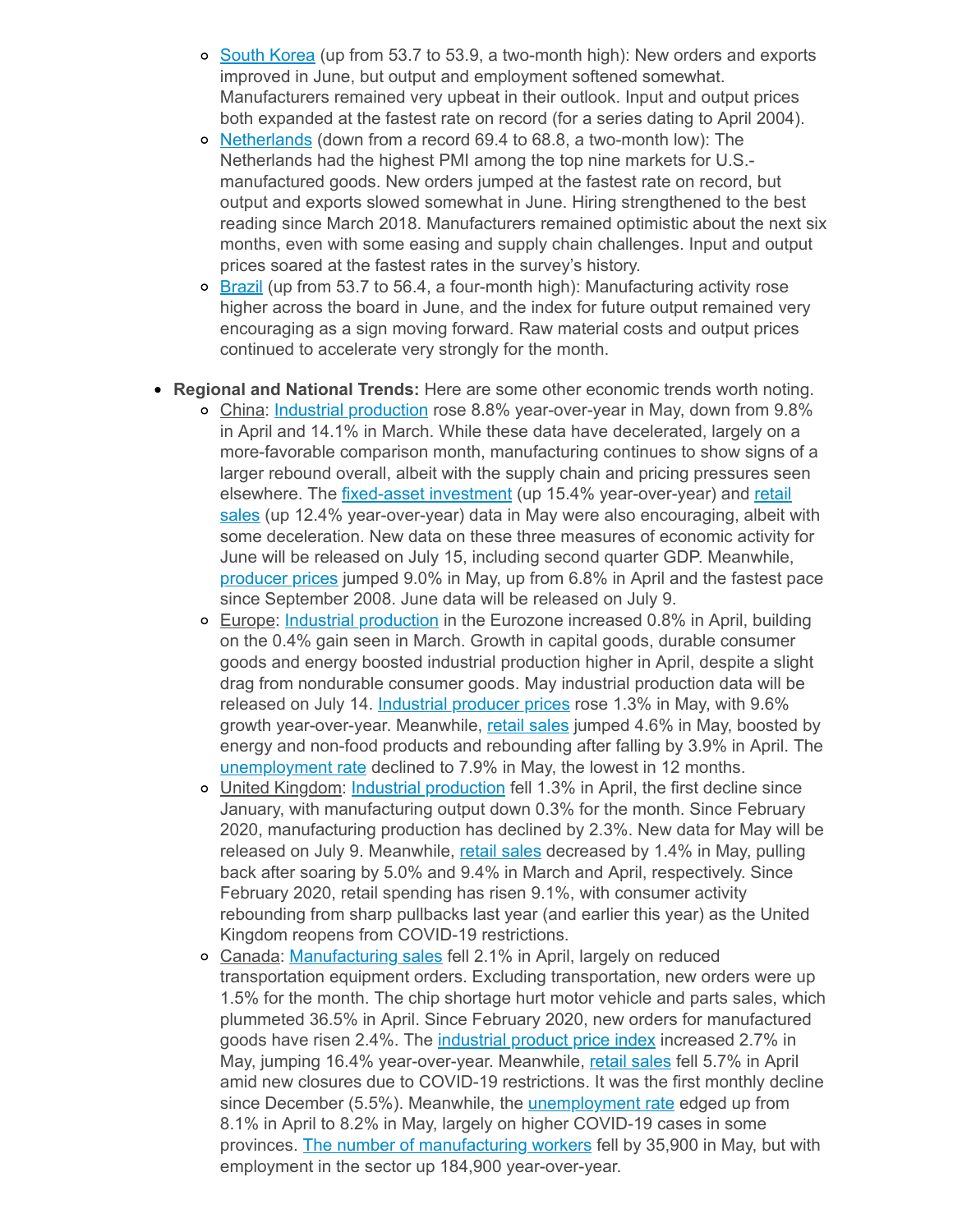- Mexico: Industrial [production](https://click.email.nam.org/?qs=038c87e2a291dad92fef7baa6a8171691b800637ee33909ff1bae9534ab2a70686294b176736247bc5a9ed6e21472d286e98e6f9b92a7bb92f52727687da13a3) declined by 0.2% in real terms in April, with manufacturing output down 0.5%. On a year-over-year basis (against a challenging comparison month last year), industrial production jumped 35.7% in real terms, with manufacturing output soaring 50.2% since April 2020. New data for May will be released on July 12. [Note: The link is in Spanish.]
- o Japan: Industrial [production](https://click.email.nam.org/?qs=038c87e2a291dad923a731e0e8546cda8a24b84e3054ad8d96dc0a09267f55170d67699b018233e21e2476580569b4400b340abf9abe8e29800bcf83eba20c20) fell 5.9% in May, ending two months of gains. Industrial production in Japan has soared 22.0% year-over-year, keeping in mind that activity plummeted in May 2020 (the comparison month). Meanwhile, retail [sales](https://click.email.nam.org/?qs=038c87e2a291dad9ec8a0e47f6f5822966028885dd658cea6cc21bee37a10d5f192eeb6450ce63d09f836cab7b9f9ca594dab5a7cd2695020a84a856b83da939) declined by 0.4% in May, extending the 4.6% decrease seen in April. On a year-over-year basis, retail spending has risen 8.2% since May 2020. [Note: These links are in Japanese.]
- o Emerging Markets: The IHS Markit Emerging Market Index edged down from 52.0 in May to 51.3 in June, a three-month low. New orders, exports and output slowed for the month, but employment improved, expanding for the third straight month. The index for future output also strengthened slightly, signaling optimism about production in the second half of this year. Input prices pulled back from the fastest pace since March 2011 but remained elevated. [Note: There is no link for this release.]
- **Trade-Weighted U.S. Dollar Index:** Since June 7, the U.S. dollar has [risen](https://click.email.nam.org/?qs=038c87e2a291dad983aac9dd12263d41d54762fcd91df7cd82b4e13523157f1ee85657a6b9b7c2baeac3de93cd81900acea0c3e9f79fd60dbbd4438d283154c4) 1.9% against a broad-based index of currencies for goods and services, according to the Federal Reserve. These data reverse, to some extent, the depreciation in the dollar seen since last spring, with the U.S. dollar down 9.4% on July 2 relative to April 24, 2020. The index reflects currency rates per U.S. dollar, suggesting the dollar can purchase less today than it could at this time last year, but somewhat more than it could on June 7. Over a longer time frame, the trade-weighted dollar index has risen 21.1% since July 1, 2014.
- **International Trade:** The U.S. trade [deficit](https://click.email.nam.org/?qs=0827ea5f49416de4622c3bab188760b88fd26ecdec2feec4df4c8796a76c1114f139ea2db67a0b376a11bd26aebabb24725dc019a4028479a3de35f7581e2e99) rose from \$69.07 billion in April to \$71.24 billion in May. Goods imports increased from \$231.96 billion to \$234.70 billion. Goods import data offset goods exports, which rose slightly from \$145.09 billion to \$145.53 billion, a new record. Growth in goods exports (up 10.67%) has outpaced the increase in goods imports (up 8.52%) year to date, reversing the trend seen since the COVID-19 pandemic began. Since February 2020, goods exports and imports have increased 7.24% and 17.70%, respectively. Meanwhile, the service-sector trade surplus edged up from \$17.80 billion in April to \$17.93 billion in May, the lowest level since August 2012.

In May, goods exports for foods, feeds and beverages (up \$297 million) and industrial supplies and materials (up \$141 million) both rose to all-time highs, with strong growth in consumer goods (up \$979 million). Those gains were counterbalanced by declines in exports for automotive vehicles and parts (down \$546 million) and non-automotive capital goods (down \$453 million). At the same time, strength in industrial supplies and materials (up \$2.57 billion), foods, feeds and beverages (up \$841 million) and consumer goods (up \$265 million) bolstered growth in goods imports, although imports declined for non-automotive capital goods (down \$1.13 billion) and automotive vehicles and parts (down \$172 million).

According to the latest data, U.S.-manufactured goods exports totaled \$449.88 billion through the first five months in 2021, using non-seasonally adjusted data, soaring 14.21% from \$393.91 billion year to date in 2020.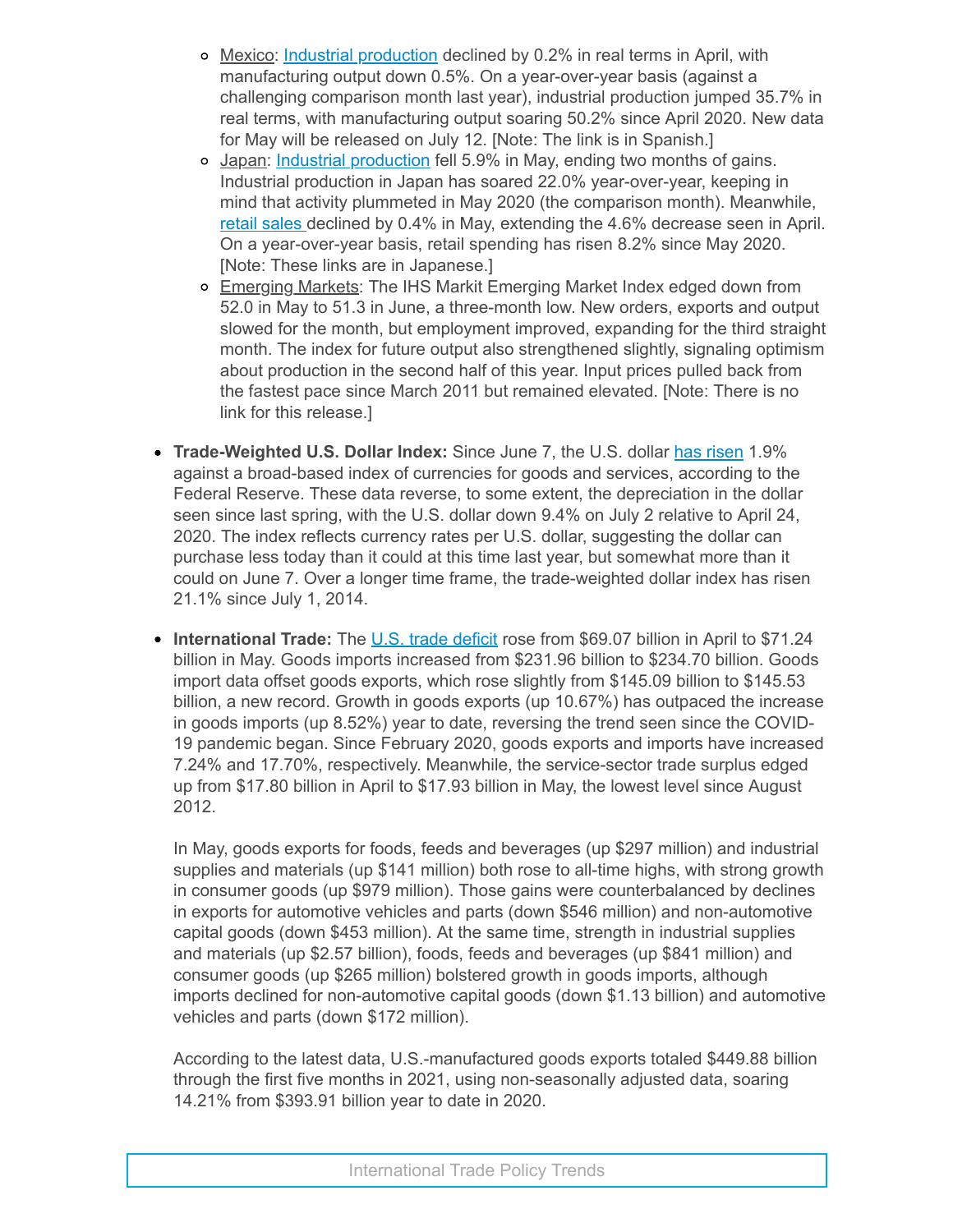- *The NAM sends trilateral association letter to U.S., Mexican, Canadian leaders on USMCA anniversary.* On July 1, the one-year anniversary of the implementation of the USMCA, Jay Timmons, President and CEO of the NAM; Francisco Cervantes, President of the Confederation of Industrial Chambers of Mexico; (CONCAMIN) and Dennis Darby, President and CEO of Canadian Manufacturers & Exporters, sent a joint [letter](https://click.email.nam.org/?qs=038c87e2a291dad90bc06986f5a32fec7f9c3872bed6c24fc8c5aab74b12aa53441f87935d88aa795c1a46a42e0c29dda2e7ecb87cf41aeed84c0a9723a6d4bc) to President Joseph Biden, President Andrés Manuel López Obrador and Prime Minister Justin Trudeau. In the letter, the association leaders
	- Call for the USMCA to be implemented in a manner that upholds its letter and spirit and reiterate their commitment to engage with the U.S., Mexican and Canadian governments to ensure that the USMCA supports the manufacturing sector.
	- o Highlight the contributions made by manufacturers in the U.S., Mexican and Canadian economies, including the more than \$2.7 trillion that the industry contributes each year to the U.S., Mexican and Canadian economies and the more than \$2 billion worth of manufactured goods that cross our borders each day.

#### [Learn](mailto:kmonahan@nam.org;msierra@nam.org?subject=USMCA) more.

- *Congress continues work on passage of China-focused legislation.* Chinarelated legislation remains a key congressional priority as attention turns to the House of Representatives following the Senate's June 8 passage of the U.S. Innovation and Competition Act (S. [1260\)](https://click.email.nam.org/?qs=038c87e2a291dad930e90e28180cdcbf814d098e61496338da65920e4069115f1e99435e8b1a8b64083005a833f3bda7970ef9efb2e1d7e14888580363de2bce).
	- USICA, the culmination of weeks of active bipartisan negotiations in key Senate committees and an open amendment process, was passed as a broad bill on U.S. competition with China. It includes legislative language that touches on foreign policy, [trade](https://click.email.nam.org/?qs=038c87e2a291dad96070e029731917580085d10dcc118cfc8b178408f904d14d805766676f5632dee95555acc7ddcd08219e4e3f8bc83ea33dc2fdd661e56135), infrastructure and broad areas of domestic policy such as tax and policy incentives for U.S. technology leadership. In the trade space, the bill includes key NAM wins in areas such as reinstatement of a China Section 301 exclusion process and reauthorization of trade preferences under the MTB and the Generalized System of Preferences.
	- Although the House's approach to potential China legislation has remained less clear, key committees have been advancing legislation that could factor into any final package, including full House passage of two key bills related to funding programs for domestic research and [development](https://click.email.nam.org/?qs=038c87e2a291dad9da91d41787fd3342d704f838c66ac9ac9cdf8d386a7f040fd4e345c1560fa2e1d37d526da254c4bb318563d76d8aea5f906e155a580cdc8c) (H.R. [2225](https://click.email.nam.org/?qs=038c87e2a291dad9b161ccf19376ba9f5ae13adababb2e4ebc9e36433fcbed8827b0d4b92da1afa9f0ff94d4f763a499a733083f9b9ebb73a14dd285be3ca278) and the H.R. 3593) and a continued Foreign Affairs [Committee](https://click.email.nam.org/?qs=038c87e2a291dad9c1c6018e6c7fd2f988f97d4ec3468368d78f6503a402d29b96318cdf3bcc640ed22877eed93b02ac184dea981c3793000791c49196537e79) mark-up of a third bill (H.R. 3524 ) focused on resources and tools for American diplomacy.
	- o On trade, House Ways & Means Committee [Democrats](https://click.email.nam.org/?qs=038c87e2a291dad9b54ea8ceba8967f66ff83ef9a8ea0f01cc8ca163bddc8b069a8a4ec6db47ada1bcd30432e9134c3b1d171a3b145c96af1e5ab1ce007b0923) and [Republicans](https://click.email.nam.org/?qs=038c87e2a291dad9f4f495296830111b6cbea50c61a989d72a609d3f981f86eea0eea6dc8961c2e127b53b02183d69f22d70bc1aefa49d91d9836a9fabad1fe6) have each introduced legislation on narrower areas of the USICA trade package, including MTB and GSP (both bills) and Trade Adjustment Assistance (Democrats). However, neither tied its introduction specifically or only to the current push for a China legislative package.

The NAM is actively engaged with key congressional leaders to gather intel on timing and processes as legislation continues to work through the House and a likely conference process.

#### [Learn](mailto:kmonahan@nam.org;rong@nam.org;sbeaver@nam.org?subject=China%20Legislation) more.

*U.S., Chinese senior officials continue introductory meetings, while the Biden administration releases measures on national security, human rights.* Even as the Biden administration continues to map out its broader strategy related to China, senior U.S. officials continue to hold introductory discussions with their Chinese counterparts.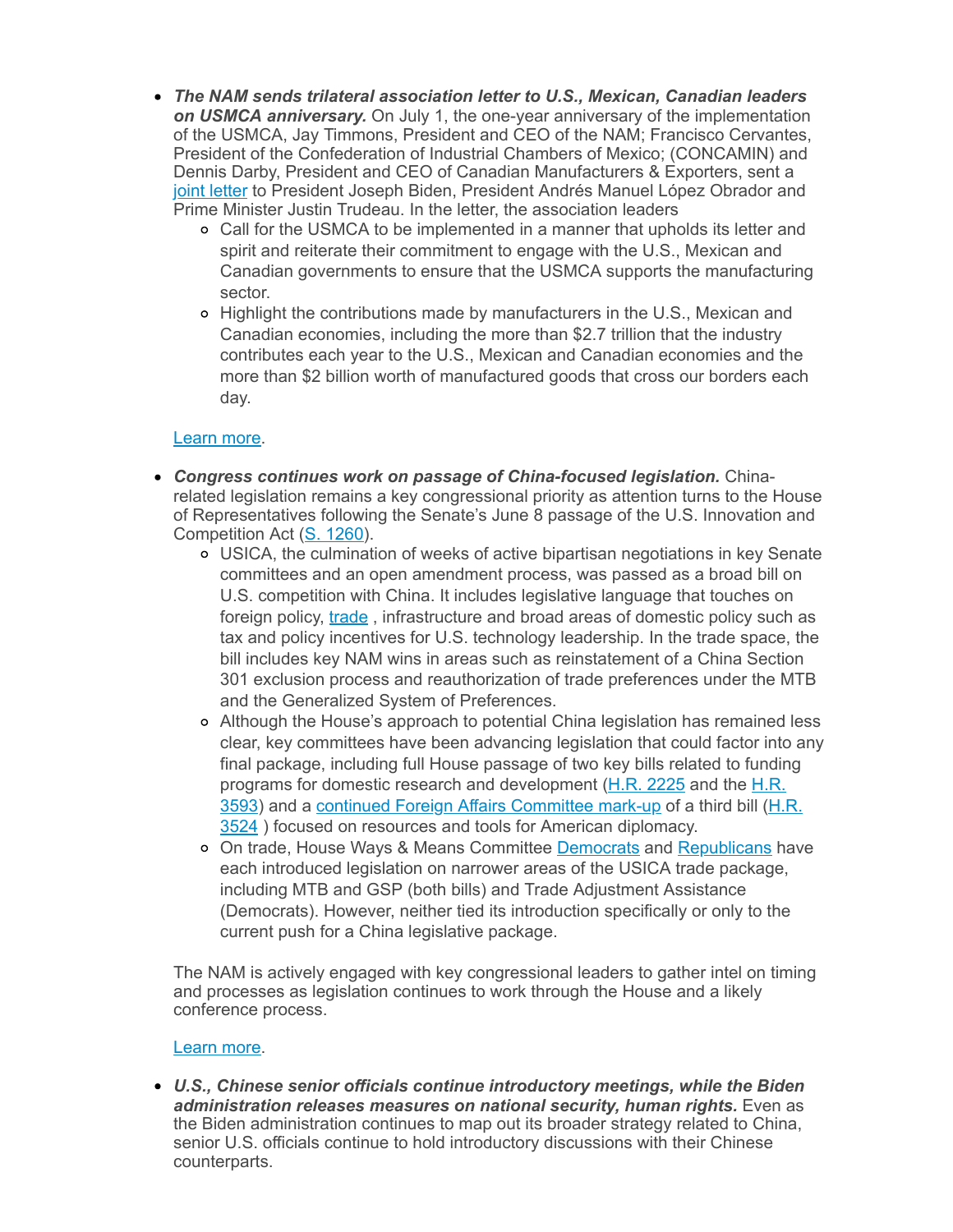- o In recent weeks, these meetings have included discussions between U.S. Secretary of Commerce Gina Raimondo and Chinese Minister of Commerce Wang Wentao (June 10: [U.S.](https://click.email.nam.org/?qs=038c87e2a291dad93333448beab746bb47954a66a06cdd4afa3fec15e70c4b072383e7f1c46864c69cc9be9bf00e31fb3b0017e3158b2854c185032a0c6d868c) and [Chinese](https://click.email.nam.org/?qs=038c87e2a291dad9e4d8a7e8d7d18ec909cdd24abb3e60a335e5c1cb344f5a1190232efda847d1b48f8a9d64d7e756fd6cd68bf13ef388cdd9ec54d60d212c39) readouts) and between U.S. Secretary of State Antony Blinken and Politburo member and Office of the Foreign Affairs Commission Director Yang Jiechi (June 11: [U.S.](https://click.email.nam.org/?qs=038c87e2a291dad9129620cc609502f6068ffc8f7d68aee54c95c6dc89c2765734ce55707aef17acc774716821e51afc86166278e1efbf47e8b10cab0efb9d5f) and [Chinese](https://click.email.nam.org/?qs=038c87e2a291dad9d8a3d49821ce04c55e5713fb0e7257e3887c079578d4d553b74c3cc9f49b70c60355723c0beb59324d96de06371b79bbbd55076cf1836a1a) readouts).
- o These meetings followed broad discussions of trade issues in late [May](https://click.email.nam.org/?qs=038c87e2a291dad97e94c696e39ee7f35fff1a1b71d32c1037ddb09e0f9e128854a4816160f897f51bf79e61c41c0834b7fd7115f312e1b7a66a802a9d30d30d) between United States Trade Representative Katherine Tai and senior Chinese economic official Vice Premier Liu He. USTR continues to stress the ongoing "top-tobottom review" of the U.S.–China trade relationship that needs to be completed prior to more specific engagement on areas such as the U.S.–China Phase One Deal, China 301 tariffs and other areas.
- U.S. agencies have moved in recent weeks to take more robust steps that focus on national security and human rights. These steps included [actions](https://click.email.nam.org/?qs=038c87e2a291dad969c7f2b455e39e34a0c710069f2856f7778f486e42937f7aac1a95b401411af62d482e2db674527142d64b2a454c22118a8cfe16d9a8052f) announced by the White House on June 24 that restrict imports and transactions of polysilicon related to human rights concerns in Xinjiang, the June 17 Federal Communications Commission approval and [issuance](https://click.email.nam.org/?qs=038c87e2a291dad917225b293d7f6d7952e29e68e5c9b67e6ee576ca5396d3e7b8fd11ed253a07748fbbe86f9600a412214284657cbe4ec07a886a595e0d8195) of [proposed](https://click.email.nam.org/?qs=038c87e2a291dad91b126937d6d95770ae890fde27d96645a9994eb666f620b5c9b3aef3be671ea7b36c00c97bd2a87ec6d5d7d3d3a28ff013a19bd3ca9f7f9a) rules to prohibit approvals to purchase products and services from identified Chinese companies for U.S. telecommunications networks and a June 9 U.S. executive [order](https://click.email.nam.org/?qs=038c87e2a291dad919eefeb65549a40760594b1a74f4581230c6b1dbf13363ab50fb04a7945ce5f933d2a57b73253dcf8683c14fdf156b8d0330cf6bc2215eeb) ( order, fact [sheet](https://click.email.nam.org/?qs=038c87e2a291dad9f8a60d7c3efc334e619fe9a1f6703532d0f02bda5c2b16af5ad6c76afd1716056667b401f078d7130bbca907576228685d4567b132c58537)) announcing new approaches to address Chinese access to sensitive personal data.

The NAM continues to *urge the Biden [administration](https://click.email.nam.org/?qs=038c87e2a291dad94f1afe72ab61f1fd3af7b2c014b46ea2d4aaab442ea661be29ee02d8a78bc84eb01f358ff6db694dd28b7986dac743beb5e56b640da7fa12)* to rapidly develop and implement a strong, comprehensive China strategy that addresses issues such as trade, national security, human rights and climate change.

#### [Learn](mailto:rong@nam.org?subject=China) more.

- *NAM calls for "effective" steps to fight COVID-19, not a WTO TRIPS waiver.* WTO member states have started the process of text-based negotiations on proposals aimed at fighting the global COVID-19 pandemic. These negotiations come in response to the June 9 agreement among countries at the WTO TRIPS Council to begin an intensive round of discussions on potential proposals.
	- Those discussions encompass two standing proposals: India and South Africa's updated [proposal](https://click.email.nam.org/?qs=038c87e2a291dad9582b0e2e8650bb4e16726f3385e1d757afa248e5493e14a2b12916e178ab228eb68826da29c748bb90c6a0f0b59bf7649129da82d5f73645) to broadly waive all intellectual property for COVID-19 response items for three years and a new [proposal](https://click.email.nam.org/?qs=038c87e2a291dad94be97fdcbae8335aa9f7d33b47b7e60943dfcbcfd4702fbd7f89f4cfa784be89c779f54923bfc7cdc6c22eea7a89a4aa632fc4113a350c75) made by the European Union on June 4 that focuses on trade facilitation and export restrictions, voluntary pledges to expand production and clarification on compulsory licensing and TRIPS flexibilities as an alternative to the proposed waiver.
	- *Ambassador* Tai and the Biden administration continue to stress [support](https://click.email.nam.org/?qs=038c87e2a291dad9d73f7908152513610fe77da531276b819b2a34551707709dacf67aab57043c531fb35948bce939f88f9fa7a1188ef8378e0ec5baa56b0441) for waiving intellectual property protections for the narrower category of COVID-19 vaccines. However, recent White House leadership – such as its June 10 [announcement](https://click.email.nam.org/?qs=038c87e2a291dad9ee64f2c78cf7d08f7e4ad2d27e6dc1ebc9663d1d9c62678829029f8de1fff06c3bc87d6f7c3d81c051d2b3c8ad3f2dc30afbb239d3474f73) of plans to purchase and distribute 200 million COVID-19 vaccine doses globally by the end of the year and 500 million doses by June 2022 – point to other approaches that are, in fact, expanding global vaccine access.
	- *Recent member state "huddles" and informal WTO TRIPS Council meetings have demonstrated that member states remain far apart on potential proposals, highlighting the controversial nature of the proposed IP waiver and the difficulty in reaching consensus.* Negotiations are expected to continue in the weeks to come, with upcoming meetings of the WTO TRIPS Council (July 14 and July 20) and the WTO General Council (July 21–22) as key inflection points.

Through continued [messaging](https://click.email.nam.org/?qs=038c87e2a291dad92fa411c5cc8ecaa8696d5c1480e6f7d025f7615c762e7ff5ed6a8622fefd3a21f436673c59a9a52011e48d9de4d2d3e67e575e7e8a99e158), partnerships with global manufacturing associations and direct advocacy with senior U.S. officials in line with a May press [statement](https://click.email.nam.org/?qs=038c87e2a291dad9806c8fb9ac10a9d855285ed4ce4650d4f430be49fb02273b0e080dfd73aef55d2a073e4624fa6c5bdd0b59a5cb496748ebb83316e0bf35b2) by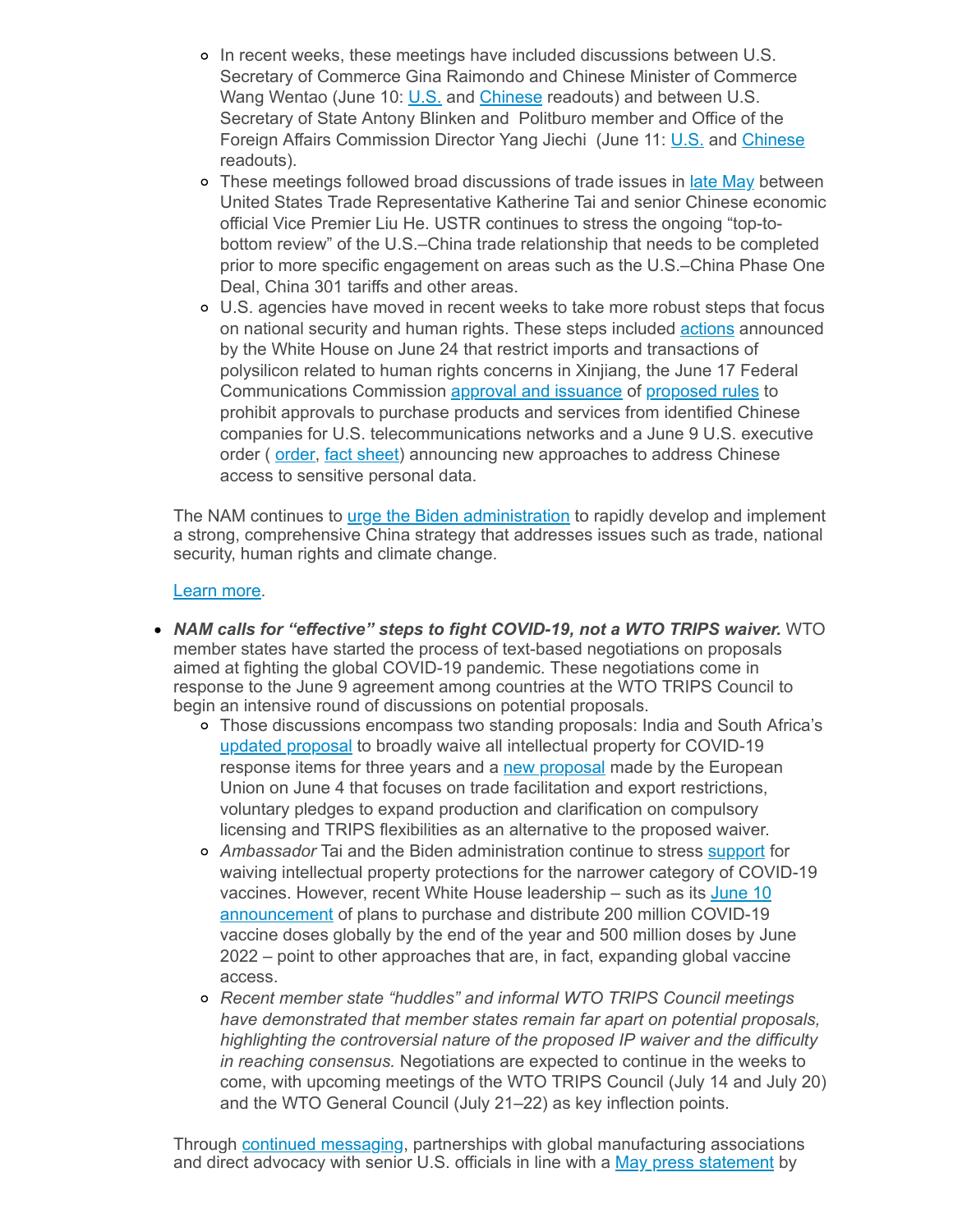NAM President and CEO Jay Timmons, the NAM has stressed that the proposed WTO TRIPS waiver would not only be ineffective in addressing the core bottlenecks to increased manufacturing, but also could significantly exacerbate manufacturing and supply chain challenges. Moreover, the waiver would undermine U.S. technology leadership, investment in innovation and our ability to respond to future pandemics.

#### [Learn](mailto:kmonahan@nam.org;rong@nam.org;msierra@nam.org?subject=WTO-TRIPS) more.

- *The Biden administration seeks to strengthen relationships in EU, U.K. meetings.* During the June 15 U.S.–EU Summit in Brussels, the Biden administration sought to reinvigorate the transatlantic relationship and resolve disputes, and the U.S. and EU [committed](https://click.email.nam.org/?qs=038c87e2a291dad9024da148b70d9062b003b9022d7173654a033faf59646ee27f142ed15a62e8fd518323fcfc09ae5564a9fa96d598843e026632bdc461fbcb) to a number of key objectives:
	- Ending the COVID-19 pandemic, preparing for future global health challenges and driving forward a sustainable global recovery, including through a Joint U.S.–EU COVID Manufacturing and Supply Chain Taskforce and reform of the World Health Organization
	- Protecting the planet and fostering green growth, including through a commitment to the Paris Agreement and the establishment of a U.S.–EU High-Level Climate Action Group
	- Strengthening trade, investment and technological cooperation, including through a U.S.–EU Trade and Technology Council and a U.S.–EU Joint Technology Competition Policy Dialogue
	- Engaging in discussions to allow the resolution of existing differences on measures regarding steel and aluminum before the end of the year, including by committing to ensure the long-term viability of our steel and aluminum industries, and to address excess capacity

Additionally, the U.S. reached deals with the  $E_{\text{U}}$  and  $U_{\text{U}}$  to end the longstanding large civil aircraft dispute and the billions of dollars of retaliatory tariffs levied on each other's imports. In a broad email communication to NAM members, NAM Vice President of International Economic Affairs Ken Monahan said that "the NAM welcomes the U.S. agreements with the European Union and the United Kingdom on large civil aircraft, and it is critical that all sides stand by the commitments." He added that "it is critical that we build on these agreements to forge a common front with our European allies on shared challenges, including by applying clear, consistent pressure on China to fully meet its trade and economic [commitments."](https://click.email.nam.org/?qs=038c87e2a291dad9ece87f04c2480ced2a29950f80d68e10a61364b2f8d54956b8ef5950e619f4e3616dcf4b7a2b59c7af6aff6bbb947de09acba7d84537f6ca)

#### [Learn](mailto:msierra@nam.org?subject=U.S.-EU/UK%20Summits) more.

- *At the June 11–13 summit, G-7 leaders committed to freer and fairer trade, other key pillars:* At the G-7 Summit in the United Kingdom, President Biden and other leaders released a detailed [communiqué](https://click.email.nam.org/?qs=038c87e2a291dad9fa7778475a23b7d36323d982f27b2aa815cff3ed5beb5572ab8c621429e5f966c9cb2ae165419b50c04b83618dc307997e8cfae870dcdeaf) that commits to an agenda for global action across six pillars:
	- Ending the pandemic and preparing for the future by "driving an intensified international effort" to vaccinate the world
	- Reinvigorating our economies, supporting them as long as necessary and shifting support from crisis response to promoting growth into the future
	- Securing our future prosperity by "championing freer, fairer trade within a reformed trading system, a more resilient global economy and a fairer global tax system that reverses the race to the bottom"
	- Protecting our planet by "supporting a green revolution," with specific timebound environmental benchmarks
	- Strengthening global partnerships, including new partnerships to "build back better for the world" and deepening partnerships with Africa
	- Embracing our values, including "the power of democracy, freedom, equality, the rule of law and respect for human rights"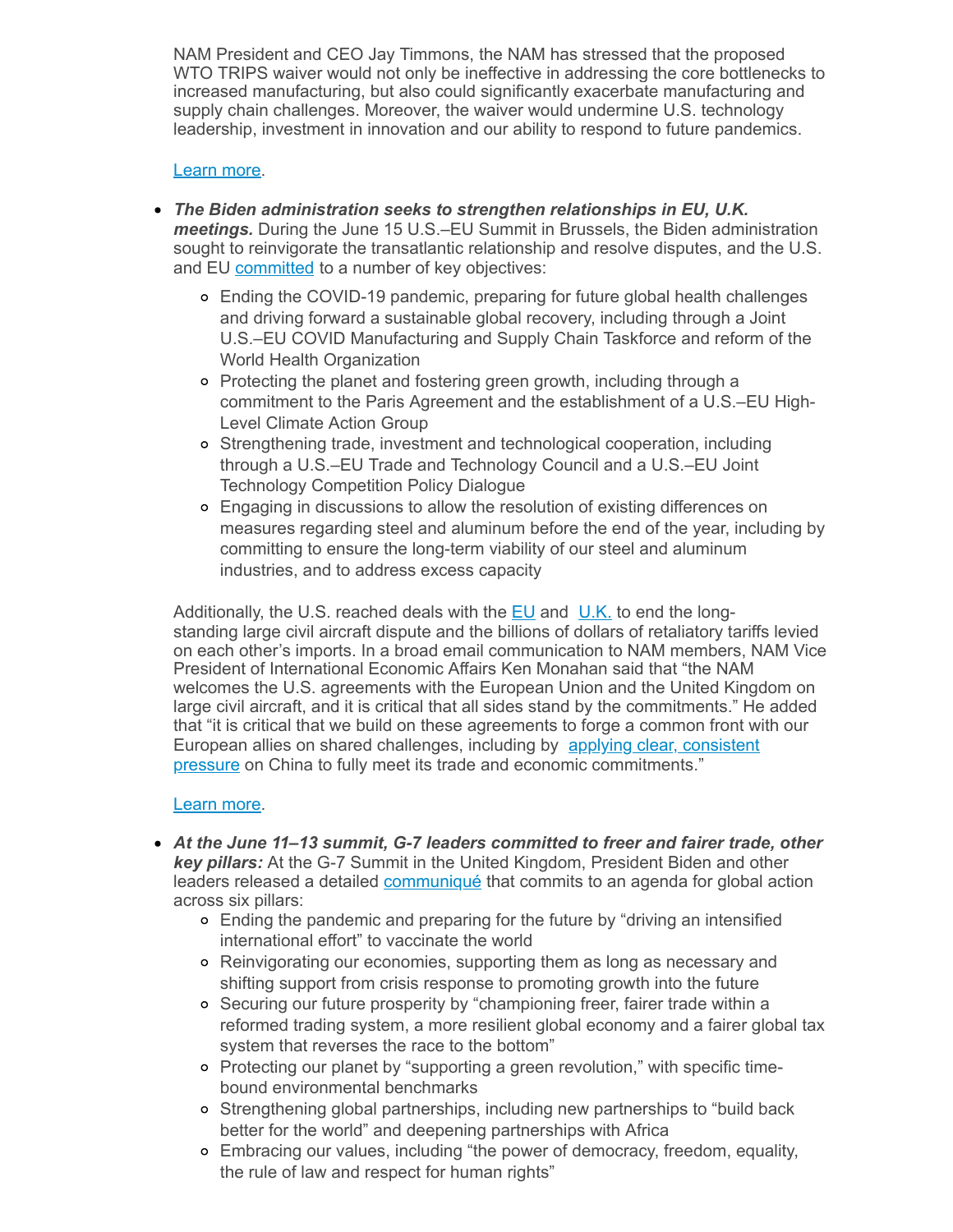Separately, G-7 countries plus the four invited guest countries – Australia, India, Korea and South Africa – released a [statement](https://click.email.nam.org/?qs=038c87e2a291dad94dddd0d95aeae4795eeb103cc7d1ef37741c8b496e4ba599461c3b02a59e2ea826f615789298bf4ed64e9406ecc0c9b076f142c66a20dd7d) on "Open Societies" that reaffirms "our shared belief in open societies, democratic values and multilateralism as foundations for dignity, opportunity and prosperity for all and for the responsible stewardship of our planet."

#### [Learn](mailto:msierra@nam.org;rong@nam.org;aaafedt@nam.org;kmonahan@nam.org?subject=G7%20Summit) more.

- *Momentum continues to build on the MTB, as the NAM continues to lead advocacy efforts.* On June 17, House Ways and Means Democrats introduced legislation to reauthorize the MTB that differs in several ways from a version that was included in the Senate-passed USICA. Subsequently, on June 22, House Ways and Means Republicans introduced their own MTB bill, which is largely consistent with the version included in the USICA.
- The [bipartisan-supported](https://click.email.nam.org/?qs=038c87e2a291dad9e3b840f0cf0f07c5f464990fe3a680b63b60b6a704c42aba67d50072fbbd2b5a4a00c585c9ddfad023a8096e503c6229a1210a34f5292625) Senate version and the House [Republican](https://click.email.nam.org/?qs=038c87e2a291dad9282653be539ce9009696bf53ec50349a4183b138cc2052efc3bbb07bfe85ca4616fa97cc3b671d040472c555117ca8c7d8d6df2a9834dba1) legislation approve certain MTB petitions recommended by the International Trade Commission for the current cycle, provide 120 days of retroactivity and extend the American Manufacturing and Competitiveness Act for two additional MTB cycles beginning in 2022 and 2025.
- The House [Democratic](https://click.email.nam.org/?qs=038c87e2a291dad917880d5803f501968d461a87be10688d20e29b1bd073a90d1d17b3099083703623d55908c5c63cd926b22d0650f191f9eb20b09ccdcb2890) legislation includes the provisions listed above. However, it also makes changes to the AMCA process, adding a change that would seek to exclude finished products from future MTB cycles.

The NAM will continue to advocate for congressional passage of a comprehensive MTB as soon as possible this year. In doing so, manufacturers are underscoring the direct impact of the tariffs that would be removed under the MTB on U.S. manufacturing operations, American workers and their communities.

[Learn](mailto:aaafedt@nam.org?subject=Miscellaneous%20Tariff%20Bill) more.

Take Action

## *U.S.–Southeast Asia Aviation Cooperation Program Airport Security Webinar July 19–20*

*Virtual*

As part of the U.S.–Southeast Asia Aviation Cooperation Program, the U.S. Trade and Development Agency will host a two-day technical workshop on airport security. The workshop will bring together U.S. and Southeast Asian leaders from government and industry to discuss current approaches to X-ray technologies used for passenger checkpoints and cargo screening. This workshop will give attendees an opportunity to learn and discuss best practices in both Southeast Asia and the United States, explore ideas for future advancements and meet with leaders, innovators and manufacturers who keep the aviation industry safe and efficient. Learn [more.](https://click.email.nam.org/?qs=038c87e2a291dad987f202e1aebb66db1d3cb53b1aa6de9c64bc481fb84dfb84f6096dcbbfc00ac187f6445fe7ab337f651eaaab11df9b0941b80692a7803c44)

### *Access Africa Virtual Workshop*

## *July 26*

*Virtual*

USTDA's virtual Access Africa Workshop will convene U.S. firms and African decisionmakers to identify opportunities to advance information and communications technology projects on the continent. This lead-up event to the Corporate Council on Africa's 2021 [U.S.–Africa](https://click.email.nam.org/?qs=038c87e2a291dad9d9a9bc5de911d9a32627646e25e3330817ff958b113ba2c6fea8a54aaf8dc8437d97b924c3e4c4fce83e33ed3f10d40b213682fc2d66c111) Business Summit supports the development of sustainable partnerships between the U.S. private sector and Africa's ICT leaders. The Webster Group is organizing this event on behalf of USTDA. Learn [more.](https://click.email.nam.org/?qs=038c87e2a291dad910916651a7fc2ebacd8f120265d04a7e559e3e096d1a33fd46b02955e4adbc0e29cda08a87cc5f06ba6c531530bb4f586b3514d302785f9d)